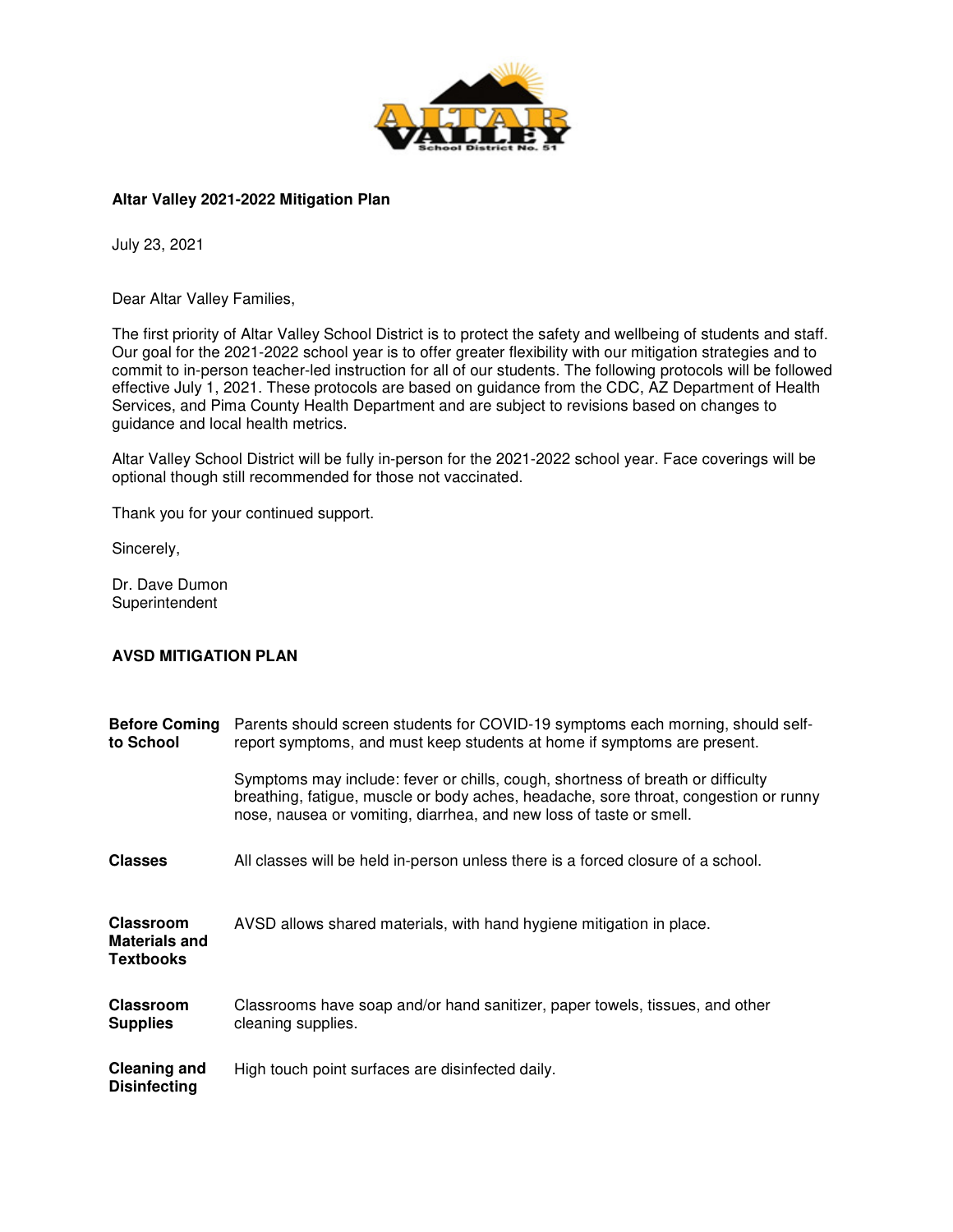

|                                                | Close Contacts Any person who is in close contact with a person who tests positive for COVID-19<br>may be subject to quarantine. The CDC defines close contact as being within 6 feet<br>of a person with COVID-19 for more than 15 minutes during a 24-hour period.                                                                                                                    |
|------------------------------------------------|-----------------------------------------------------------------------------------------------------------------------------------------------------------------------------------------------------------------------------------------------------------------------------------------------------------------------------------------------------------------------------------------|
| Closing &<br>Reopening<br><b>Schools</b>       | In the event of a school closure, staff and families will be notified via School<br>Messenger (email), and all communication will be posted on the district websites.                                                                                                                                                                                                                   |
| Schools<br><b>Activities</b>                   | All activities will resume, including before- and after-school tutoring, enrichment<br>activities, sports, and more.                                                                                                                                                                                                                                                                    |
| <b>Events</b>                                  | Student assemblies, special performances, school-wide parent meetings, and other<br>events are permitted, with site approval based on current conditions.                                                                                                                                                                                                                               |
| <b>Facilities</b><br>Rentals                   | Rentals of school facilities will resume, with approval.                                                                                                                                                                                                                                                                                                                                |
| <b>Field Trips</b>                             | Field trips may be permitted with district approval and based on current conditions.                                                                                                                                                                                                                                                                                                    |
| <b>Food Service</b>                            | Food service will return to pre-COVID-19 guidelines. Additional hand washing stations<br>have been added.                                                                                                                                                                                                                                                                               |
| <b>Hand Hygiene</b>                            | All classrooms and hallways have hand sanitizer. Students will be encouraged to<br>sanitize hands frequently.                                                                                                                                                                                                                                                                           |
| <b>Isolation</b><br>Rooms                      | Symptomatic students will be isolated on campus. Symptoms may include: fever or<br>chills, cough, shortness of breath or difficulty breathing, fatigue, muscle or body<br>aches, headache, sore throat, congestion or runny nose, nausea or vomiting,<br>diarrhea, and new loss of taste or smell. Parents/legal guardians are expected to pick<br>up symptomatic students immediately. |
| <b>Masks</b>                                   | Masks are optional though still recommended for those not vaccinated. Masks will be<br>available for those students who forget to bring a mask to school but would like to<br>wear one.                                                                                                                                                                                                 |
| Outdoor<br><b>Spaces</b>                       | Where appropriate, the use of outdoor learning spaces may be utilized.                                                                                                                                                                                                                                                                                                                  |
| Parent/Legal<br>Guardian<br><b>Conferences</b> | Remote or in-person parent conferences are available upon request.                                                                                                                                                                                                                                                                                                                      |
| <b>Physical</b><br><b>Barriers</b>             | Plexiglas barriers will remain in place in school offices.                                                                                                                                                                                                                                                                                                                              |